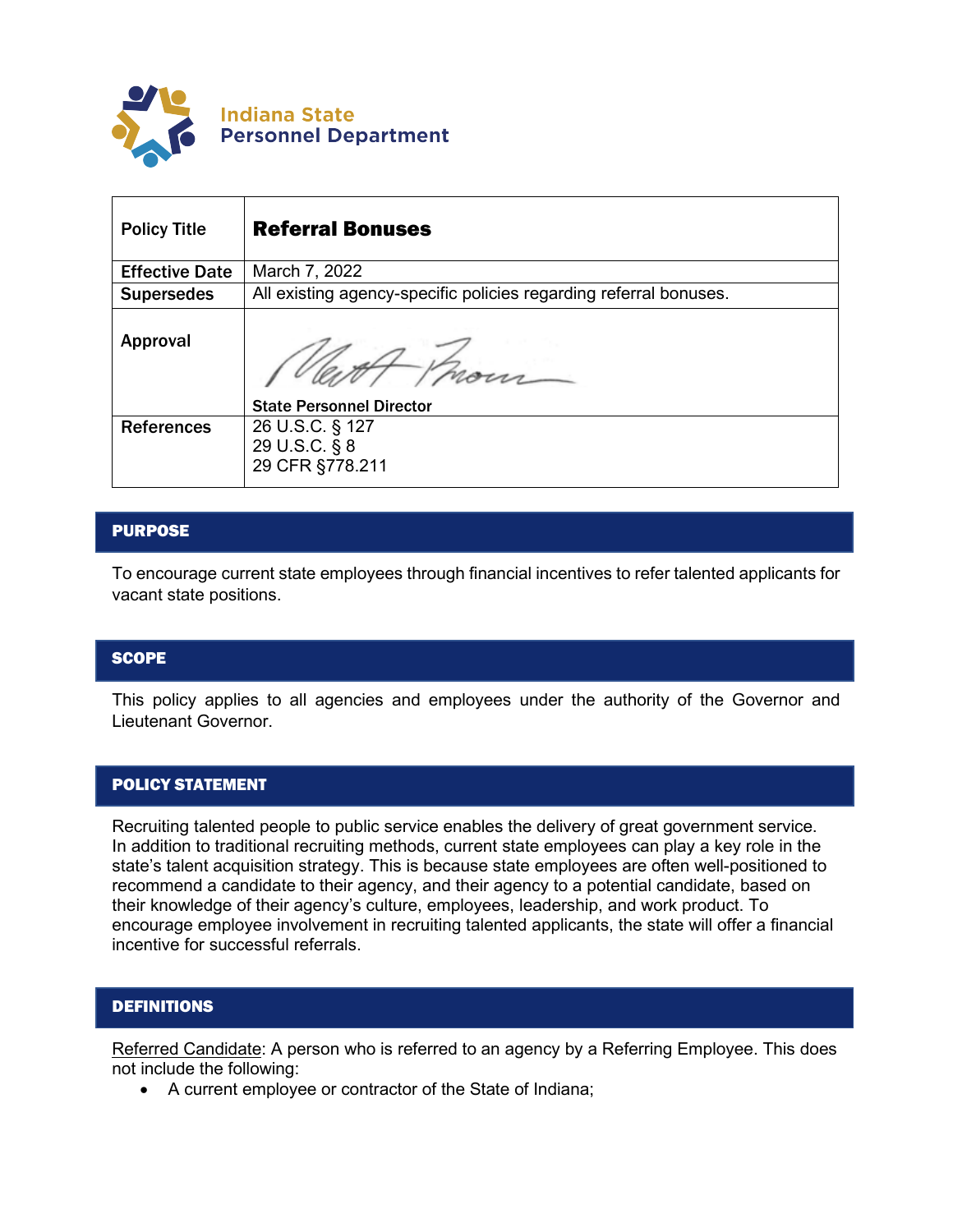- An individual who has worked as an employee or contractor for the hiring agency in the 12 months prior to hire; or
- An individual who has submitted an application to the hiring agency in the prior 6 months.

Referring Employee: A full-time, part-time, or intermittent employee who refers a candidate to a vacant position within their employing agency. This does not include the following:

- Appointing Authorities or anyone who reports directly to an Appointing Authority;
- Employees whose regular, recurring job responsibilities include the recruitment of employees for the hiring agency; or
- Hiring managers who are directly or indirectly responsible for the selection or management of the Referred Candidate;

Referral Bonus Award: A cash award given to an eligible Referring Employee for referring a qualified candidate to their employing agency. Gross bonus amounts are as follows:

- \$500 for each Referred Candidate hired for a full-time position;
- \$250 for each Referred Candidate hired for a part-time position: and
- \$100 for each Referred Candidate hired for an intermittent position.

# **ELIGIBILITY**

A Referring Employee will receive a referral bonus for each Referred Candidate if the following conditions are met:

- The Referring Employee must be employed by the same agency hiring the Referred Candidate.
- The Referring Employee must have submitted a completed Referral Bonus Form for the Referred Candidate prior to the date they begin work.
- The Referred Candidate must not be a current state employee or have been a state employee in the twelve months preceding their hire date.
- The Referred Candidate must remain employed with the hiring agency for six months (or for seasonal positions, the end of the season) and be performing satisfactorily at the conclusion of that six-month period.
- The Referring Employee must be a state employee at the end of the Referred Candidate's retention period.

Only one referral bonus may be issued per candidate.

## RESPONSIBILITIES & PROCEDURES

Referring Employees are responsible for:

- Submitting a completed Referral Bonus Form prior to the Referred Candidate's first day of employment;
- Providing any information the hiring agency requires to verify the eligibility criteria for a referral bonus; and
- Remaining employed for six months following the hire date of the Referred Candidate.

Appointing Authority or Designee(s) are responsible for: